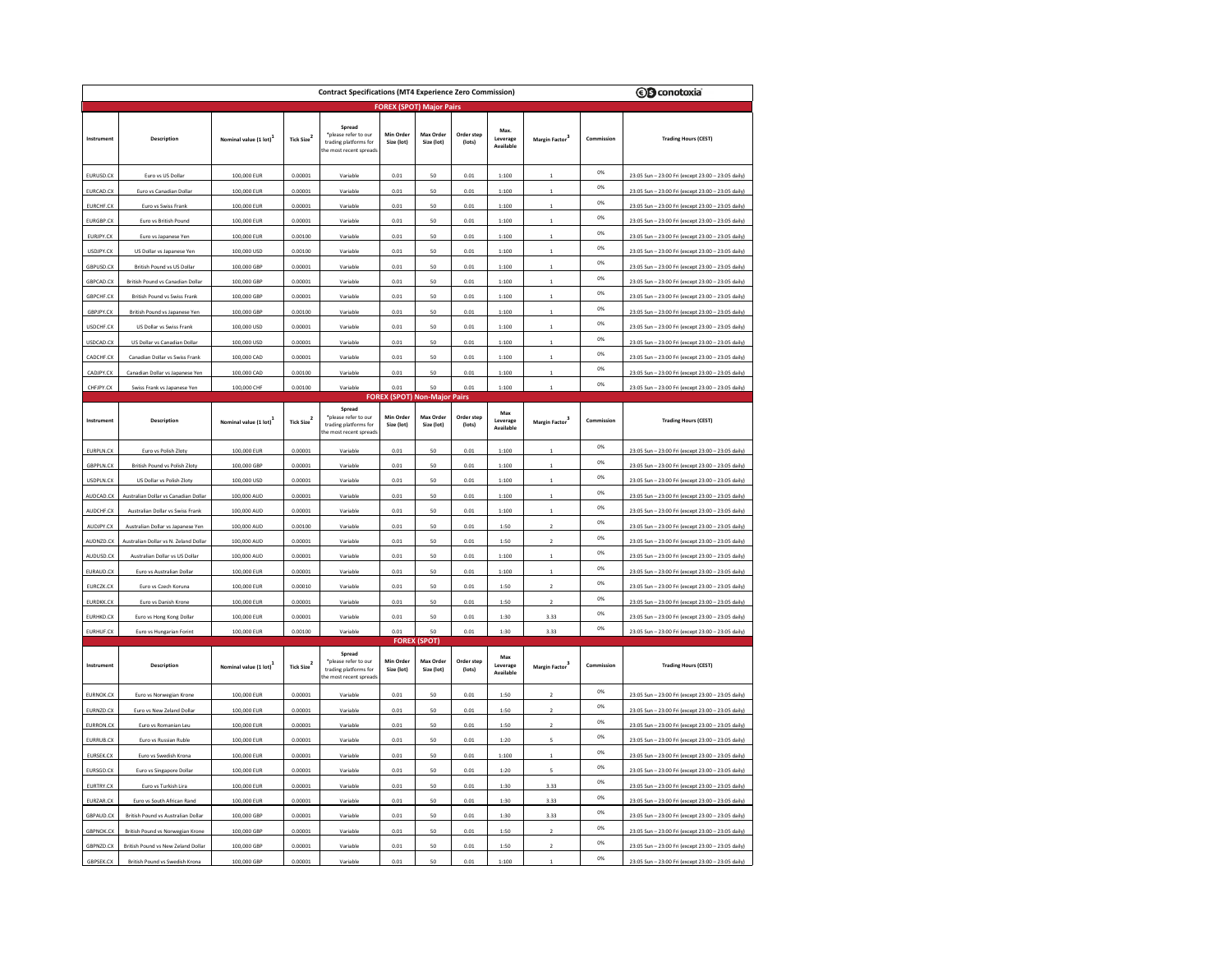| GBPSGD.CX                   | <b>British Pound vs Singapore Dollar</b>                                                  | 100,000 GBP                                    | 0.00001                | Variable                                                                          | 0.01                    | 50                      | 0.01                 | 1:30                         | 3.33                            | CO%        | 23:05 Sun - 23:00 Fri (except 23:00 - 23:05 daily)                                                       |  |  |
|-----------------------------|-------------------------------------------------------------------------------------------|------------------------------------------------|------------------------|-----------------------------------------------------------------------------------|-------------------------|-------------------------|----------------------|------------------------------|---------------------------------|------------|----------------------------------------------------------------------------------------------------------|--|--|
| <b>GBPTRY.CX</b>            | British Pound vs Turkish Lira                                                             | 100,000 GBP                                    | 0.00001                | Variable                                                                          | 0.01                    | 50                      | 0.01                 | 1:30                         | 3.33                            | 0%         | 23:05 Sun - 23:00 Fri (except 23:00 - 23:05 daily)                                                       |  |  |
| GBPZAR.CX                   | British Pound vs South African Rand                                                       | 100,000 GBP                                    | 0.00001                | Variable                                                                          | 0.01                    | 50                      | 0.01                 | 1:30                         | 3.33                            | 0%         | 23:05 Sun - 23:00 Fri (except 23:00 - 23:05 daily)                                                       |  |  |
| NOKSEK.CX                   | Norwegian Krone vs Swedish Krona                                                          | 100,000 NOK                                    | 0.00001                | Variable                                                                          | 0.01                    | 50                      | 0.01                 | 1:50                         | $\overline{ }$                  | 0%         | 23:05 Sun - 23:00 Fri (except 23:00 - 23:05 daily)                                                       |  |  |
| NZDCAD.CX                   | N. Zeland Dollar vs Canadian Dollar                                                       | 100,000 NZD                                    | 0.00001                | Variable                                                                          | 0.01                    | 50                      | 0.01                 | 1:50                         |                                 | CO%        | 23:05 Sun - 23:00 Fri (except 23:00 - 23:05 daily)                                                       |  |  |
| NZDCHF.CX                   | New Zeland Dollar vs Swiss Frank                                                          | 100,000 NZD                                    | 0.00001                | Variable                                                                          | 0.01                    | 50                      | 0.01                 | 1:50                         | $\overline{2}$                  | 0%         | 23:05 Sun - 23:00 Fri (except 23:00 - 23:05 daily)                                                       |  |  |
| NZDJPY.CX                   | New Zeland Dollar vs Japanese Yen                                                         | 100,000 NZD                                    | 0.00100                | Variable                                                                          | 0.01                    | 50                      | 0.01                 | 1:30                         | 3.33                            | O%         | 23:05 Sun - 23:00 Fri (except 23:00 - 23:05 daily)                                                       |  |  |
|                             |                                                                                           |                                                |                        |                                                                                   | <b>FOREX</b>            | (SPOT)                  |                      |                              |                                 |            |                                                                                                          |  |  |
| Instrument                  | Description                                                                               | Nominal value (1 lot)                          | Tick Size $^2$         | Spread<br>*please refer to our<br>trading platforms for<br>the most recent spread | Min Order<br>Size (lot) | Max Order<br>Size (lot) | Order step<br>(lots) | Max<br>Leverage<br>Available | <b>Margin Factor</b>            | Commission | <b>Trading Hours (CEST)</b>                                                                              |  |  |
| NZDSGD.CX                   | N. Zeland Dollar vs Singapore Dollar                                                      | 100,000 NZD                                    | 0.00001                | Variable                                                                          | 0.01                    | 50                      | 0.01                 | 1:30                         | 3.33                            | 0%         | 23:05 Sun - 23:00 Fri (except 23:00 - 23:05 daily)                                                       |  |  |
| NZDUSD.CX                   | N. Zeland Dollar vs US Dollar                                                             | 100,000 NZD                                    | 0.00001                | Variable                                                                          | 0.01                    | 50                      | 0.01                 | 1:100                        |                                 | 0%         | 23:05 Sun - 23:00 Fri (except 23:00 - 23:05 daily                                                        |  |  |
| USDCNH.CX                   | US Dollar vs China Offshore Spot                                                          | 100,000 USD                                    | 0.00001                | Variable                                                                          | 0.01                    | 50                      | 0.01                 | 1:30                         | 3.33                            | O%         | 23:05 Sun - 23:00 Fri (except 23:00 - 23:05 daily)                                                       |  |  |
| USDCZK.CX                   | US Dollar vs Czech Koruna                                                                 | 100,000 USD                                    | 0.00010                | Variable                                                                          | 0.01                    | 50                      | 0.01                 | 1:50                         | $\overline{2}$                  | 0%         | 23:05 Sun - 23:00 Fri (except 23:00 - 23:05 daily)                                                       |  |  |
| USDDKK.CX                   | US Dollar vs Danish Krone                                                                 | 100,000 USD                                    | 0.00001                | Variable                                                                          | 0.01                    | 50                      | 0.01                 | 1:50                         | $\overline{2}$                  | 0%         | 23:05 Sun - 23:00 Fri (except 23:00 - 23:05 daily)                                                       |  |  |
| USDHKD.CX                   | US Dollar vs Hong Kong dollar                                                             | 100,000 USD                                    | 0.00001                | Variable                                                                          | 0.01                    | 50                      | 0.01                 | 1:30                         | 3.33                            | 0%         | 23:05 Sun - 23:00 Fri (except 23:00 - 23:05 daily)                                                       |  |  |
| USDHUF.CX                   | US Dollar vs Hungarian Forint                                                             | 100,000 USD                                    | 0.00100                | Variable                                                                          | 0.01                    | 50                      | 0.01                 | 1:30                         | 3.33                            | CO%        | 23:05 Sun - 23:00 Fri (except 23:00 - 23:05 daily)                                                       |  |  |
| USDMXN.CX                   | US Dollar vs Mexican Peso                                                                 | 100,000 USD                                    | 0.00001                | Variable                                                                          | 0.01                    | 50                      | 0.01                 | 1:30                         | 3.33                            | 0%         | 23:05 Sun - 23:00 Fri (except 23:00 - 23:05 daily)                                                       |  |  |
| USDNOK.CX                   | US Dollar vs Norwegian Krone                                                              | 100,000 USD                                    | 0.00001                | Variable                                                                          | 0.01                    | 50                      | 0.01                 | 1:100                        | $\,$ 1                          | 0%         | 23:05 Sun - 23:00 Fri (except 23:00 - 23:05 daily)                                                       |  |  |
| USDRON.CX                   | US Dollar vs Romanian Leu                                                                 | 100,000 USD                                    | 0.00001                | Variable                                                                          | 0.01                    | 50                      | 0.01                 | 1:50                         | $\overline{ }$                  | 0%         | 23:05 Sun - 23:00 Fri (except 23:00 - 23:05 daily)                                                       |  |  |
| USDRUB.CX                   | US Dollar vs Russian Ruble                                                                | 100,000 USD                                    | 0.00050                | Variable                                                                          | 0.01                    | 50                      | 0.01                 | 1:20                         |                                 | CO%        | 23:05 Sun - 23:00 Fri (except 23:00 - 23:05 daily)                                                       |  |  |
| USDSEK.CX                   | US Dollar vs Swedish Krona                                                                | 100,000 USD                                    | 0.00001                | Variable                                                                          | 0.01                    | 50                      | 0.01                 | 1:100                        | $\mathbf{1}$                    | 0%         | 23:05 Sun - 23:00 Fri (except 23:00 - 23:05 daily)                                                       |  |  |
| USDSGD.CX                   | US Dollar vs Singapore Dollar                                                             | 100,000 USD                                    | 0.00001                | Variable                                                                          | 0.01                    | 50                      | 0.01                 | 1:50                         |                                 | CO%        | 23:05 Sun - 23:00 Fri (except 23:00 - 23:05 daily)                                                       |  |  |
| <b>USDTRY.CX</b>            | US Dollar vs Turkish Lira                                                                 | 100,000 USD                                    | 0.00001                | Variable                                                                          | 0.01                    | 50                      | 0.01                 | 1:50                         |                                 | 0%         | 23:05 Sun - 23:00 Fri (except 23:00 - 23:05 daily)                                                       |  |  |
|                             |                                                                                           |                                                |                        |                                                                                   |                         |                         |                      |                              |                                 |            |                                                                                                          |  |  |
| USDZAR.CX                   | US Dollar vs South African Rand                                                           | 100,000 USD                                    | 0.00001                | Variable                                                                          | 0.01                    | 50                      | 0.01                 | 1:30                         | 333                             | 0%         | 23:05 Sun - 23:00 Fri (except 23:00 - 23:05 daily)                                                       |  |  |
|                             |                                                                                           |                                                |                        |                                                                                   |                         | <b>COMMODITIES</b>      |                      |                              |                                 |            |                                                                                                          |  |  |
| Instrument                  | Description                                                                               | Nominal value (1 lot)                          | Tick Size <sup>2</sup> | Spread<br>*please refer to our<br>trading platforms for<br>the most recent spread | Min Order<br>Size (lot) | Max Order<br>Size (lot) | Order step<br>(lots) | Max<br>Leverage<br>Available | <b>Margin Factor</b><br>(Fixed) | Commission | <b>Trading Hours (CEST)</b>                                                                              |  |  |
| XAGUSD.CX                   | Silver (XAG) vs US Dollar                                                                 | 5,000 Ounces                                   | 0.00100                | Variable                                                                          | 0.01                    | 50                      | 0.01                 | 1:10                         | 0.1                             | 0%         | 00:00 Mon - 23:00 Fri (except 23:00 - 00:00 daily)                                                       |  |  |
| XAUUSD.CX                   | Gold (XAU) vs US Dollar                                                                   | 100 Ounces                                     | 0.01000                | Variable                                                                          | 0.01                    | 50                      | 0.01                 | 1:100                        | 0.01                            | 0%         | 00:00 Mon - 23:00 Fri (except 23:00 - 00:00 daily)                                                       |  |  |
| XTIUSD.CX                   | Spot WTI Crude Oil vs US Dollar                                                           | 1,000 Barrels                                  | 0.01000                | Variable                                                                          | 0.01                    | 50                      | 0.01                 | 1:10                         | 0.1                             | 0%         | 00:00 Mon - 23:00 Fri (except 23:00 - 00:00 daily)                                                       |  |  |
| XBRUSD.CX                   | Spot Brent Crude Oil vs US Dollar                                                         | 1,000 Barrel                                   | 0.01000                | Variable                                                                          | 0.01                    | 50                      | 0.01                 | 1:10                         | 0.1                             | 0%         | 02:00 Mon - 23:00 Fri (except 23:00 - 02:00 daily)                                                       |  |  |
|                             |                                                                                           |                                                |                        |                                                                                   |                         | <b>INDICES</b>          |                      |                              |                                 |            |                                                                                                          |  |  |
| Instrument                  | Description                                                                               | Nominal value (1 lot)                          | <b>Tick Size</b>       | Spread<br>*please refer to our<br>trading platforms for<br>the most recent spread | Min Order<br>Size (lot) | Max Order<br>Size (lot) | Order step<br>(lots) | Max<br>Leverage<br>Available | Margin Factor <sup>3</sup>      | Commission | <b>Trading Hours (CEST)</b>                                                                              |  |  |
| SPX500m CX                  | CFD based on S&P 500 Index <sup>®</sup>                                                   | 10 USD x index points                          | 0 <sub>1</sub>         | Variable                                                                          | 0 <sub>1</sub>          | 50                      | $\mathbf{1}$         | 1:100                        | $\mathbf{1}$                    | 0%         | 00:00 Mon - 23:00 Fri (except 23:00 - 00:00 daily)                                                       |  |  |
| WS30m.CX                    | CFD based on DJIA Index <sup>™</sup>                                                      | 1 USD x index points                           | $\mathbf{1}$           | Variable                                                                          | 0.1                     | 50                      | $0.1\,$              | 1:100                        | $\mathbf{1}$                    | CO%        | 00:00 Mon - 23:00 Fri (except 23:00 - 00:00 daily)                                                       |  |  |
| <b>US100m.CX</b>            | CFD based on Nasdaq 100"                                                                  | 1 USD x index points                           | $0.1\,$                | Variable                                                                          | 0.1                     | 50                      | 0.1                  | 1:100                        | $\mathbf{1}$                    | 0%         | 00:00 Mon - 23:00 Fri (except 23:00 - 00:00 daily)                                                       |  |  |
| GER40m.CX                   | CFD based on DAX Index"                                                                   | 1 EUR x index points                           | 0.1                    | Variable                                                                          | 0.1                     | 50                      | 0.1                  | 1:50                         |                                 | CO%        | 00:00 Mon - 23:00 Fri (except 23:00 - 00:00 daily)                                                       |  |  |
| SPN35.CX                    | CFD based on IBEX-35 Index"                                                               | 1 EUR x index points                           | 0.1                    | Variable<br>Variable                                                              | $\overline{1}$          | 50                      | $\mathbf{1}$         | 1:10                         | 10                              | 0%<br>0%   | 08:00 - 20:00 (Mon - Fri)                                                                                |  |  |
| EURSO.CX<br>FR40.CX         | CFD based on STOXX50 Index <sup>16</sup><br>CFD based on CAC40 Index <sup>16</sup>        | 1 EUR x index points<br>1 EUR x index points   | $0.1\,$<br>0.1         | Variable                                                                          | 0.1<br>0.1              | 50<br>50                | $0.1\,$<br>0.1       | 1:30<br>1:30                 | 3.33<br>3.33                    | 0%         | 00:00 Mon - 23:00 Fri (except 23:00 - 00:00 daily)<br>00:00 Mon - 23:00 Fri (except 23:00 - 00:00 daily) |  |  |
| UK100.CX                    | CFD based on FTSE 100 Index                                                               | 1 GBP x index points                           | 0.1                    | Variable                                                                          | 0.1                     | 50                      | 0.1                  | 1:30                         | 3.33                            | O%         | 00:00 Mon - 23:00 Fri (except 23:00 - 00:00 daily)                                                       |  |  |
| HK50.CX                     | CFD based on Hang Seng Index                                                              | 1 HKD x index points                           | 0.5                    | Variable                                                                          | 0.1                     | 50                      | 1                    | 1:10                         | 10                              | 0%         | $03:15 - 20:45$ (Mon - Fri)                                                                              |  |  |
| J225.CX<br><b>AUS200.CX</b> | CFD based on Nikkei 225 Index <sup>1</sup><br>CFD based on S&P/ASX200 Index <sup>16</sup> | 100 JPY x index points<br>1 AUD x index points | 0.1                    | Variable<br>Variable                                                              | $\mathbf 1$<br>0.1      | 50<br>50                | 100<br>0.1           | 1:50<br>1:50                 | $\mathbf 2$<br>$\overline{2}$   | 0%<br>0%   | 00:00 Mon - 23:00 Fri (except 23:00 - 00:00 daily)<br>00:00 Mon - 23:00 Fri (except 23:00 - 00:00 daily) |  |  |

1 1 Lot = Multiplier x Value of 1 unit. ( 1 lot of XAUUSD.CX = 100 x 1 Ounce of XAUUSD)

2 A Limit or Stop target price should be a multiple of the Tick Size.

3 **Margin Calculation**<br>Using the calculations below, you can calculate the margin percentage required in order to open a position (Commodities are using<br>the fixed Margin Calculation method). Variable Method: